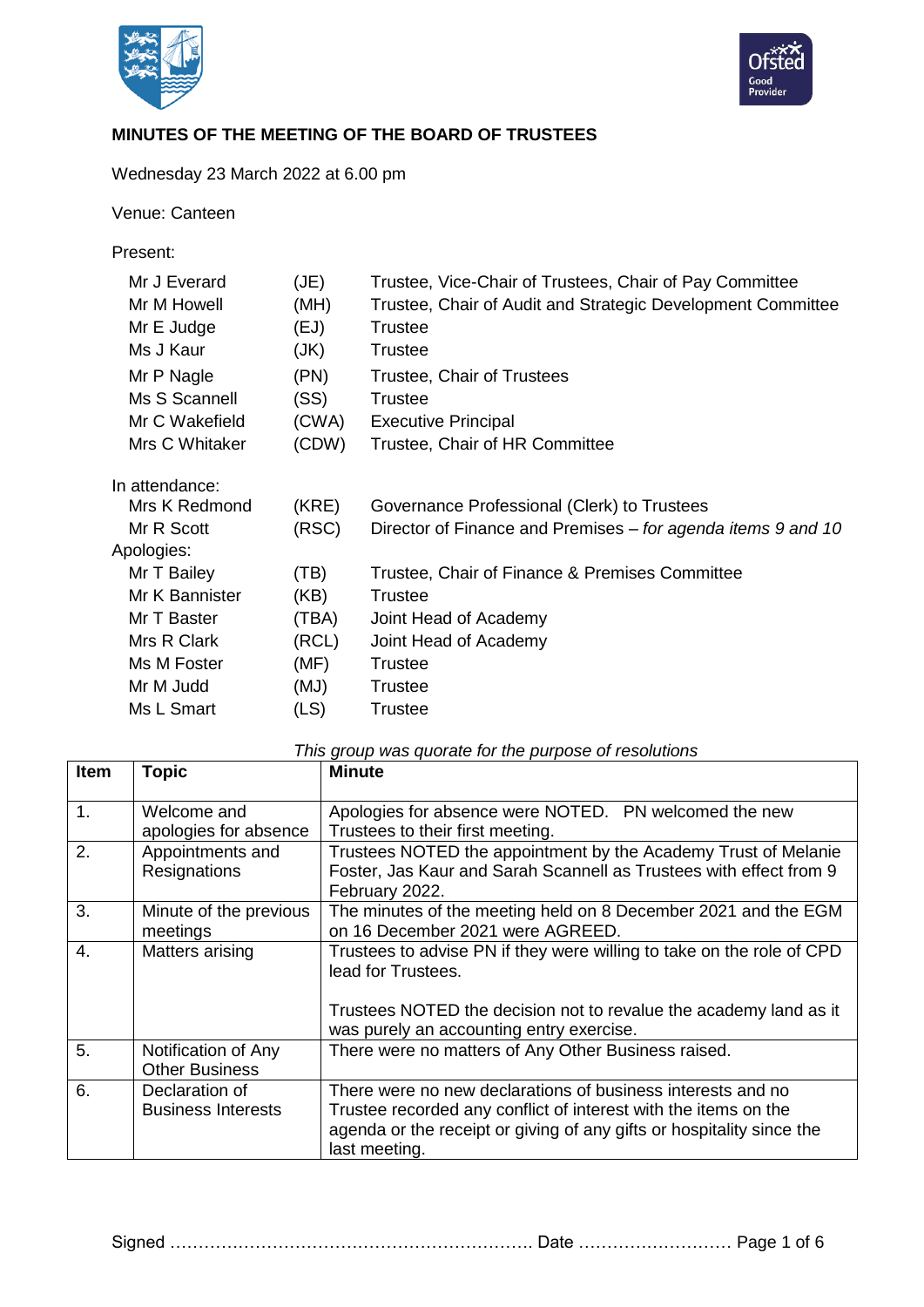| 7. | To receive the | Trustees RECEIVED the minutes of Committees:                                                                                                                                                                                                                                                                                                                                                                                                                                                                                                                                                                                                                                                           |
|----|----------------|--------------------------------------------------------------------------------------------------------------------------------------------------------------------------------------------------------------------------------------------------------------------------------------------------------------------------------------------------------------------------------------------------------------------------------------------------------------------------------------------------------------------------------------------------------------------------------------------------------------------------------------------------------------------------------------------------------|
|    | minutes of     |                                                                                                                                                                                                                                                                                                                                                                                                                                                                                                                                                                                                                                                                                                        |
|    | Committees     | 1. Admissions - 15 December 2021                                                                                                                                                                                                                                                                                                                                                                                                                                                                                                                                                                                                                                                                       |
|    |                | PN advised that this committee meets annually but receives a                                                                                                                                                                                                                                                                                                                                                                                                                                                                                                                                                                                                                                           |
|    |                | termly update due to the increasing number of mid-year and                                                                                                                                                                                                                                                                                                                                                                                                                                                                                                                                                                                                                                             |
|    |                | Education and Health Care Plan (EHCP) admissions.                                                                                                                                                                                                                                                                                                                                                                                                                                                                                                                                                                                                                                                      |
|    |                | JE queried how refugee applications were dealt with. CWA<br>advised that whilst the Admissions Code is adhered to, there is<br>a moral obligation to those who are from dire circumstances<br>such as the war in Ukraine. CWA received a letter from a<br>neighbour advising that they had applied to host a Ukraine<br>family and there was the possibility of a student applying to the<br>academy. CWA will seek advice from Stone King on receipt of<br>any such application but believes the academy should admit the<br>student straight away unless advised otherwise legally or by<br>Trustees. This is whilst also following our own Admissions<br>Policy and the School Admissions Code too. |
|    |                | JE queried how students without English were supported. CWA<br>advised that there have been other EAL (English as an<br>Additional Language) students who have arrived at the<br>academy and the academy has an excellent track record in<br>effectively supporting them, as well ensuring they not only bed<br>into the academy but also make good holistic progress at the<br>same time.                                                                                                                                                                                                                                                                                                             |
|    |                | MH queried where do those applicants who were denied a<br>place at the academy stand if a student is admitted in this way.<br>CWA advised that there are allowances for exceptional<br>circumstances and the academy would strongly consider this<br>should we receive any future applications from any Ukrainian<br>families.                                                                                                                                                                                                                                                                                                                                                                         |
|    |                | 2. HR - 26 January 2022                                                                                                                                                                                                                                                                                                                                                                                                                                                                                                                                                                                                                                                                                |
|    |                | CDW advised that there is a large focus on mental health and<br>mental health first aiders have been appointed. EJ had agreed<br>to be the link for mental health/wellbeing.                                                                                                                                                                                                                                                                                                                                                                                                                                                                                                                           |
|    |                | 3. Finance & Premises - 2 February 2022                                                                                                                                                                                                                                                                                                                                                                                                                                                                                                                                                                                                                                                                |
|    |                | NOTED.                                                                                                                                                                                                                                                                                                                                                                                                                                                                                                                                                                                                                                                                                                 |
|    |                | 4. Executive - 9 February 2022                                                                                                                                                                                                                                                                                                                                                                                                                                                                                                                                                                                                                                                                         |
|    |                | Trustees reviewed the Self-Evaluation Form, Academy<br>Development Plan and met separately to discuss strategic<br>development.                                                                                                                                                                                                                                                                                                                                                                                                                                                                                                                                                                        |
|    |                |                                                                                                                                                                                                                                                                                                                                                                                                                                                                                                                                                                                                                                                                                                        |
|    |                |                                                                                                                                                                                                                                                                                                                                                                                                                                                                                                                                                                                                                                                                                                        |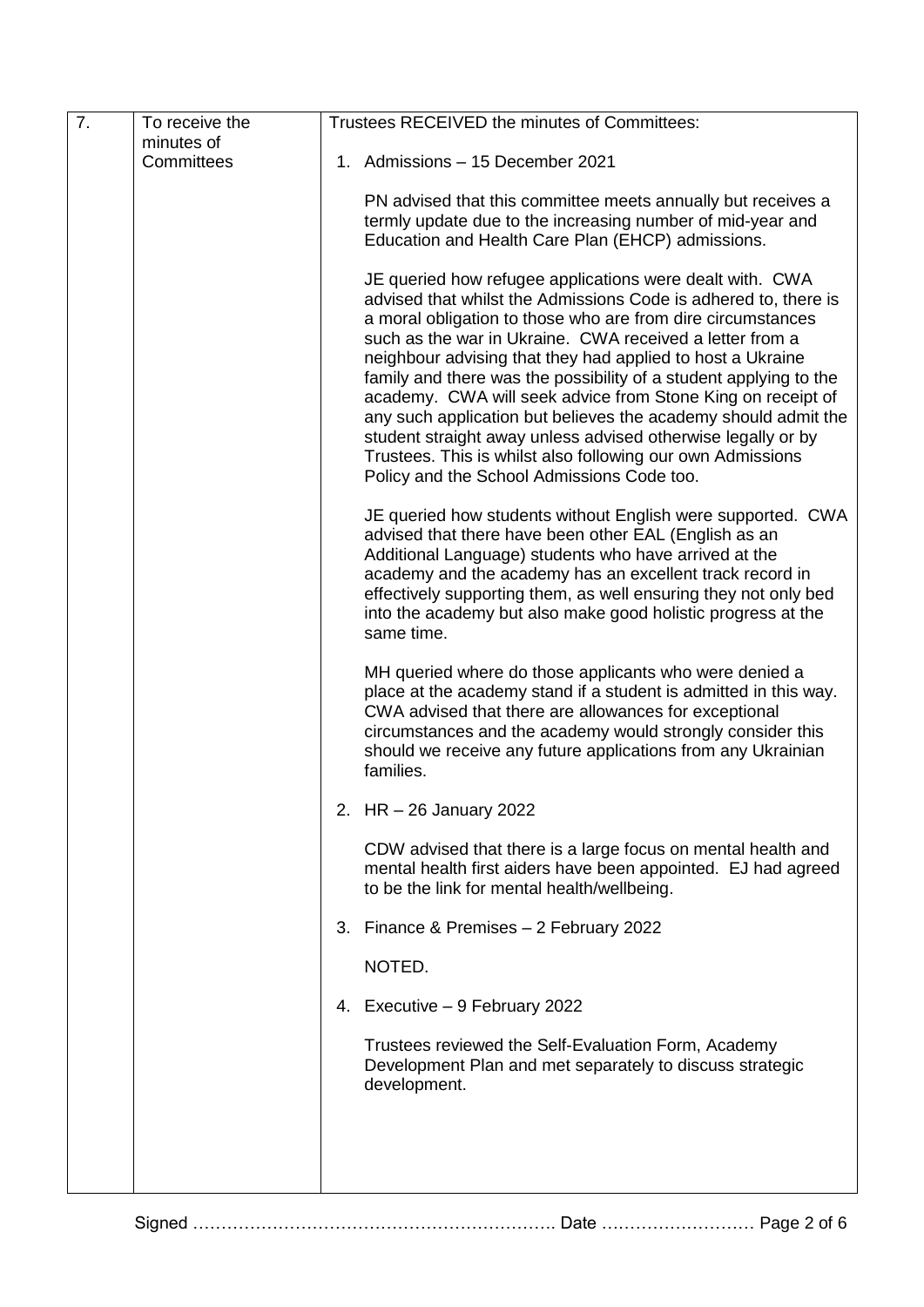| 8. | Chair's Action                                                   | Trustees RATIFIED the following Chair's Actions:                                                                                                                                                                                                                                                                                                                                                                                                                                                                                                                                                                                                                                                 |
|----|------------------------------------------------------------------|--------------------------------------------------------------------------------------------------------------------------------------------------------------------------------------------------------------------------------------------------------------------------------------------------------------------------------------------------------------------------------------------------------------------------------------------------------------------------------------------------------------------------------------------------------------------------------------------------------------------------------------------------------------------------------------------------|
|    |                                                                  | 1. Complaints Policy on 23 February 2022 with tightening up of<br>wording as advised by Stone King in conjunction with CWA.                                                                                                                                                                                                                                                                                                                                                                                                                                                                                                                                                                      |
|    |                                                                  | 2. Peer on Peer Policy on 12 December 2022 based on the model<br>policy provided by Essex County Council (ECC).                                                                                                                                                                                                                                                                                                                                                                                                                                                                                                                                                                                  |
|    |                                                                  | 3. Local Government Pay Increase 2021 following email<br>agreement by the Board of Trustees on 7 March 2022.                                                                                                                                                                                                                                                                                                                                                                                                                                                                                                                                                                                     |
|    |                                                                  | Trustees NOTED that teachers had received a token £1 salary<br>increase to allow for Teachers' Pensions to be reviewed as<br>there was no inflationary pay award this year. This was primarily<br>to protect our teaching staffs' pensions moving forward as a<br>stagnation in pay leaves them vulnerable to a number of<br>potential policy changes.                                                                                                                                                                                                                                                                                                                                           |
| 10 | Finance                                                          | 1. Trustees RECEIVED the Management Accounts for February<br>2022. RSC advised that the budget is in a slightly better<br>position as to what was predicted at the beginning of academic<br>year.                                                                                                                                                                                                                                                                                                                                                                                                                                                                                                |
|    |                                                                  | 2. Trustees NOTED the final copy of the Financial Regulations as<br>approved at the September meeting.                                                                                                                                                                                                                                                                                                                                                                                                                                                                                                                                                                                           |
|    |                                                                  | Trustees REVIEWED the Fire Door Tender Analysis provided<br>3.<br>by Ingleton Wood. RSC advised that the project had been<br>delayed by the pandemic and work would be carried out this<br>Summer. A third of the planned replacement doors had been<br>taken off to streamline costs due to the increase in the cost of<br>materials. A tender exercise was carried out with four<br>companies of which three responded. The recommended<br>tender came in £67,500 under budget and will therefore, have a<br>schedule of works with the company to put back in what was<br>taken out on a sliding scale to ensure all the allocated funds are<br>used. Trustees APPROVED the Fire Door Tender. |
| 11 | <b>Policy List</b>                                               | Trustees NOTED the current policy list.                                                                                                                                                                                                                                                                                                                                                                                                                                                                                                                                                                                                                                                          |
| 12 | Policies for ratification<br>following approval by<br>committee: | Trustees REVIEWED the following policies:<br><b>HR Committee:</b><br>1. Code of Conduct including Whistleblowing<br>2. Discipline and Dismissal<br>3. Mental Health and Wellbeing<br>4. Performance Management Support Staff<br>5. Sickness Absence Management<br>6. Staff Equality & Diversity<br>7. Time Off in Lieu<br><b>Executive Group:</b><br>8. SEND Medical Policy                                                                                                                                                                                                                                                                                                                      |
|    |                                                                  |                                                                                                                                                                                                                                                                                                                                                                                                                                                                                                                                                                                                                                                                                                  |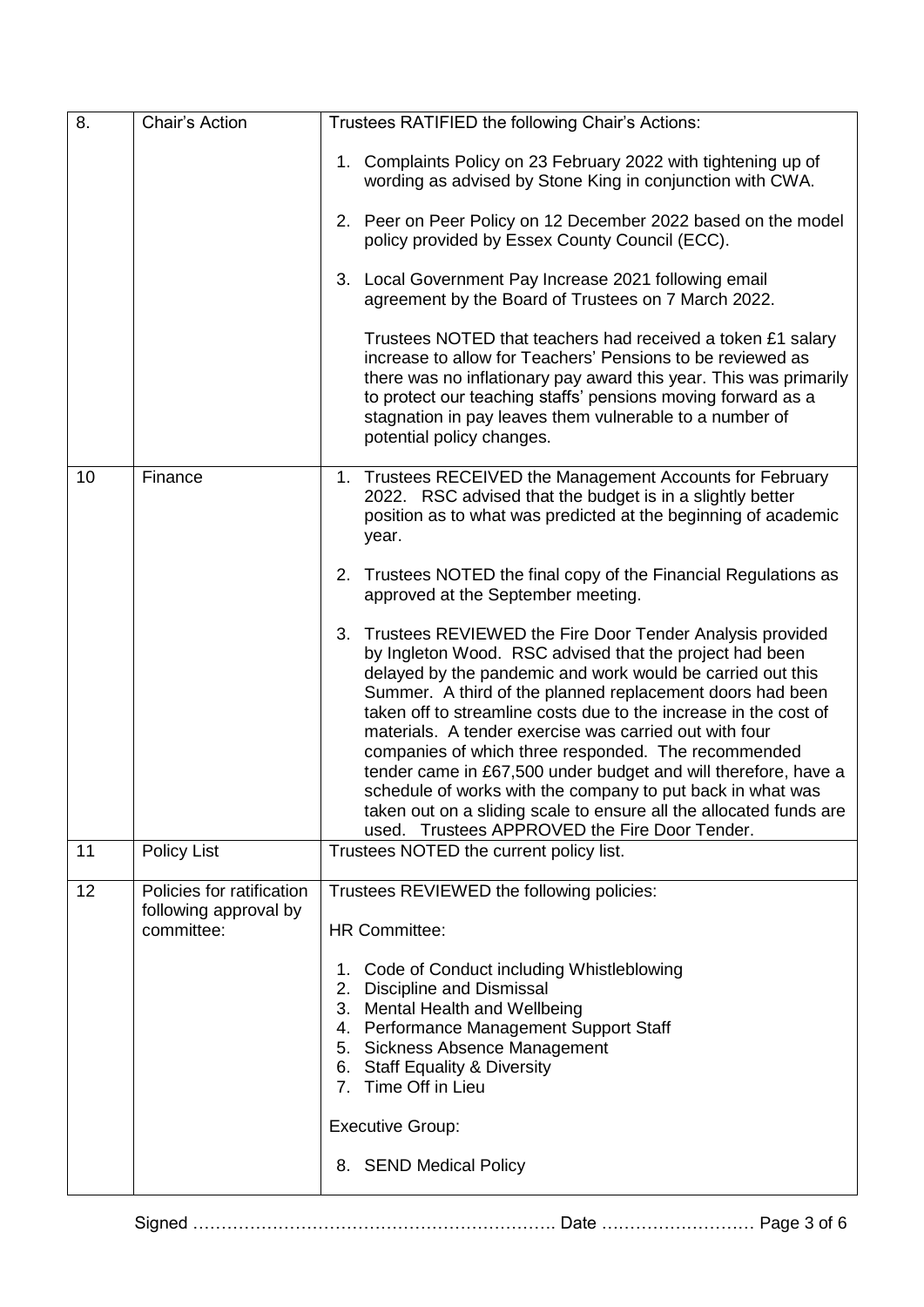|    |                       | <b>Admissions Committee:</b>                                                                                                                                                                                                                                                                                                                                                                                                                                                                                                                                                                                                                                                                            |
|----|-----------------------|---------------------------------------------------------------------------------------------------------------------------------------------------------------------------------------------------------------------------------------------------------------------------------------------------------------------------------------------------------------------------------------------------------------------------------------------------------------------------------------------------------------------------------------------------------------------------------------------------------------------------------------------------------------------------------------------------------|
|    |                       | Admissions 2022 to 2023<br>9.                                                                                                                                                                                                                                                                                                                                                                                                                                                                                                                                                                                                                                                                           |
|    |                       | 10. Admissions 2023 to 2024                                                                                                                                                                                                                                                                                                                                                                                                                                                                                                                                                                                                                                                                             |
|    |                       | 11. College Admissions 2022-23                                                                                                                                                                                                                                                                                                                                                                                                                                                                                                                                                                                                                                                                          |
|    |                       | 12. College Admissions 2023 to 2024                                                                                                                                                                                                                                                                                                                                                                                                                                                                                                                                                                                                                                                                     |
|    |                       | Trustees unanimously RATIFIED the above policies.                                                                                                                                                                                                                                                                                                                                                                                                                                                                                                                                                                                                                                                       |
| 13 | Policies for Approval | Trustees REVIEWED the following policies:                                                                                                                                                                                                                                                                                                                                                                                                                                                                                                                                                                                                                                                               |
|    |                       | 1. Trips and Visits (no changes)                                                                                                                                                                                                                                                                                                                                                                                                                                                                                                                                                                                                                                                                        |
|    |                       | 2. Behaviour of Parents and Carers (no major changes)                                                                                                                                                                                                                                                                                                                                                                                                                                                                                                                                                                                                                                                   |
|    |                       | 3. Uniform Policy – updated with explanation letter to parents and<br>carers                                                                                                                                                                                                                                                                                                                                                                                                                                                                                                                                                                                                                            |
|    |                       | CWA advised that the academy had reviewed cost<br>effectiveness, most suitable items and value for money<br>following Department for Education (DfE) guidance regarding<br>affordability. Costs will be reviewed again next year when<br>procurement will take place.                                                                                                                                                                                                                                                                                                                                                                                                                                   |
|    |                       | EJ asked the rationale for including Nike Air Force 1 trainers in<br>the uniform. CWA advised that there were cheaper options to<br>provide a broad range but it was felt that these were still an<br>affordable and durable option which was in the reach of most<br>families and there would be, as there was prior to them being<br>allowed/introduced, major issues with addressing appropriate<br>shoes if these were taken out.                                                                                                                                                                                                                                                                   |
|    |                       | JK asked if there had been any bullying incidents regarding<br>uniform and particularly footwear. CWA confirmed that there<br>had not been any issues that he was aware of. Quite the<br>contrary since CWA allowed these to become part of the<br>academy's uniform policy some five years ago.                                                                                                                                                                                                                                                                                                                                                                                                        |
|    |                       | JK referred to sexualisation and the wearing of shorts. CWA<br>advised that this is managed subtly and tactfully and through<br>the right gender aspect. As well as the students, it is also our<br>parents/carers responsibility to ensure the uniform is correct on<br>arrival and students are spoken to if they do not comply and<br>their respective parents/carers contacted for them to be<br>changed that same morning/day. Any recidivists (negligible in<br>number) are also increasingly sanctioned if they do not comply.<br>CWA feels it is not a major issue again, because of the fact that<br>the vast majority comply and how we continue to subtly and<br>respectfully manage things. |
|    |                       | It will not be an issue after the Easter break as students go back<br>to the wearing of academy uniform on the days' students have<br>PE and Dance.                                                                                                                                                                                                                                                                                                                                                                                                                                                                                                                                                     |
|    |                       | Trustees unanimously RATIFED the above policies.                                                                                                                                                                                                                                                                                                                                                                                                                                                                                                                                                                                                                                                        |

| Signed …………………………………………………………………… Date ………………………… Page 4 of 6 |  |  |  |  |
|---------------------------------------------------------------|--|--|--|--|
|---------------------------------------------------------------|--|--|--|--|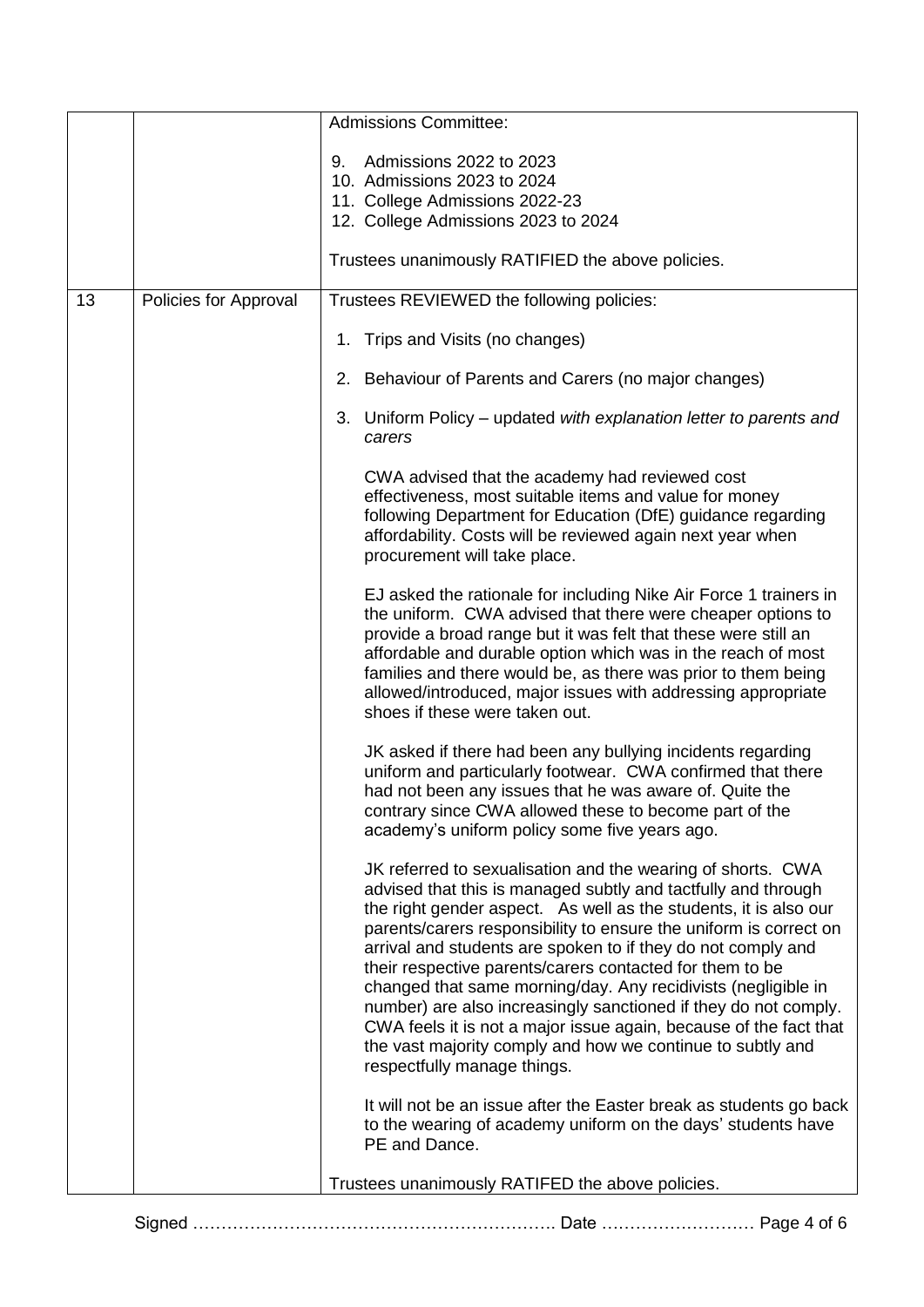| <b>External Governance</b><br>16<br>Trustees NOTED DfE guidance on external reviews of governance<br>based on the six features of effective governance:<br>Review<br>Strategic leadership<br>Accountability<br>People<br><b>Structures</b><br>Compliance<br>Evaluation                                               |
|----------------------------------------------------------------------------------------------------------------------------------------------------------------------------------------------------------------------------------------------------------------------------------------------------------------------|
|                                                                                                                                                                                                                                                                                                                      |
| Trustees AGREED to conduct an external review in the autumn term<br>to validate governance within the academy once a suitable person<br>and costs had been identified. KRE is awaiting a quotation via<br>Mr Scott, Director of Finance & Premises, and will liaise with PN and<br>CWA regarding the way forward.    |
| 17<br>Chair's Impact<br>PN advised that he will circulate a statement covering both the<br><b>Summary for Spring</b><br>Autumn and spring terms in due course.<br>Term                                                                                                                                               |
| 1. Trustees NOTED the CPD Record for 2020/21.<br><b>Trustees' Continual</b><br>19<br>Professional<br>Development (CPD)<br>Trustees were reminded of the resources and training available<br>on The Key The Key for School Governors (thekeysupport.com).<br>Trustees to advise the Clerk of any training undertaken. |
| Terms of Reference/<br>Trustees REVIEWED the draft Governance Key Objectives for HR<br>20<br>Committee and agreed to develop and review for each committee<br>Governance Key<br>linking in with the Terms of Reference.<br><b>Objectives HR</b><br>example                                                           |
| Committee<br>Trustees NOTED the existing committee membership which will be<br>21<br>reviewed in light of the appointment of three new Trustees.<br>Membership and<br><b>Monitoring Links</b><br>PN and EJ to discuss the scope of a mental health/wellbeing link<br>role.                                           |
| Trustees AGREED that PN should write to all staff to thank them for<br>Any Other Business<br>22<br>all their hard work and efforts in supporting the academy, staff and<br>students especially in these challenging times. PN to also<br>communicate with parents and carers.                                        |
| Confirmation of<br>Agenda items 9, 14, 18<br>23<br><b>Confidential items</b>                                                                                                                                                                                                                                         |
| 13 July 2022<br>24<br>Date of next meeting<br>Meeting closed at 7.55 pm                                                                                                                                                                                                                                              |

Signed ………………………………………………………. Date ……………………… Page 5 of 6